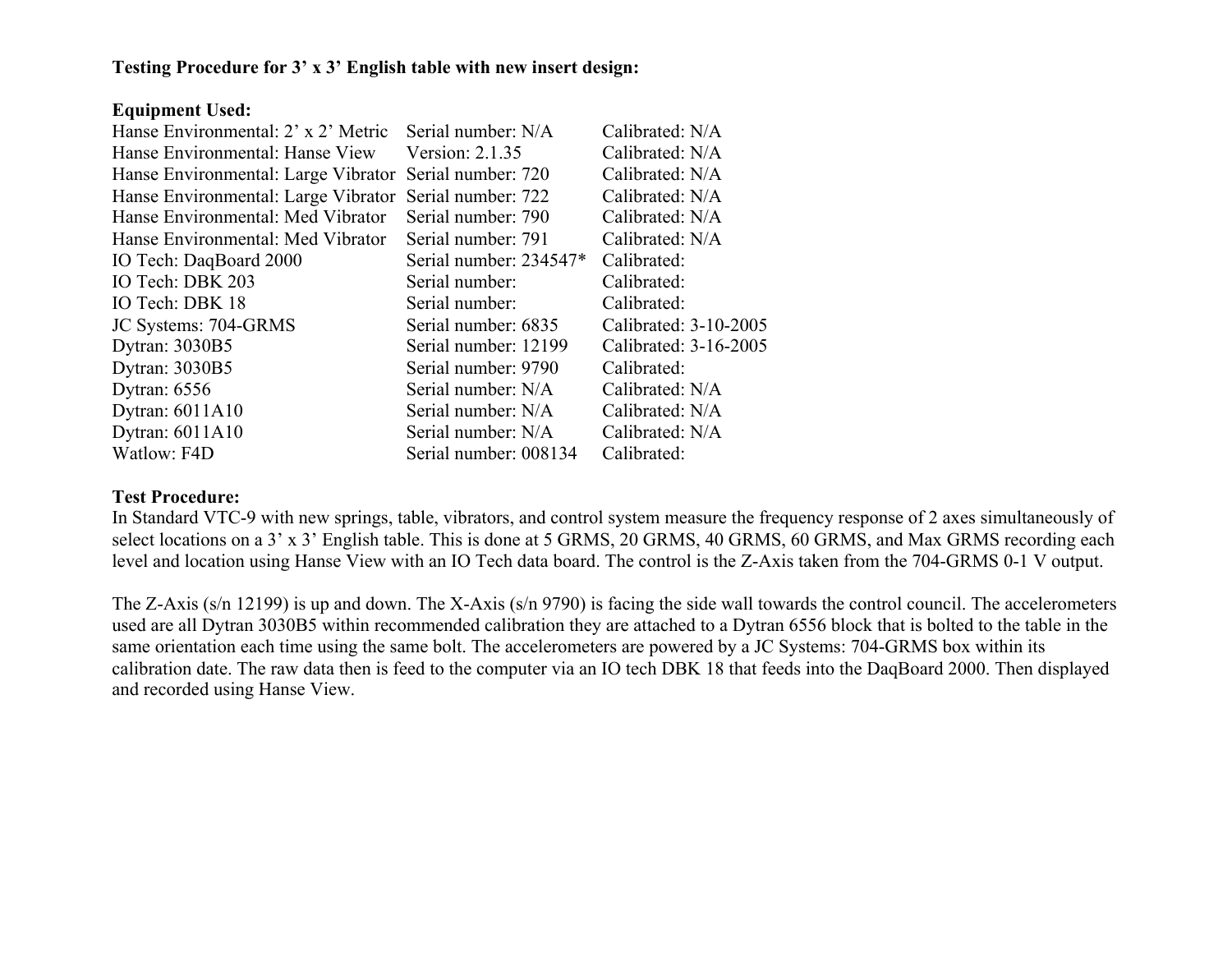# **Spectral Density**



3 ft x 3 ft Spot 5-4 40 GRMS PSD. LOG LOG.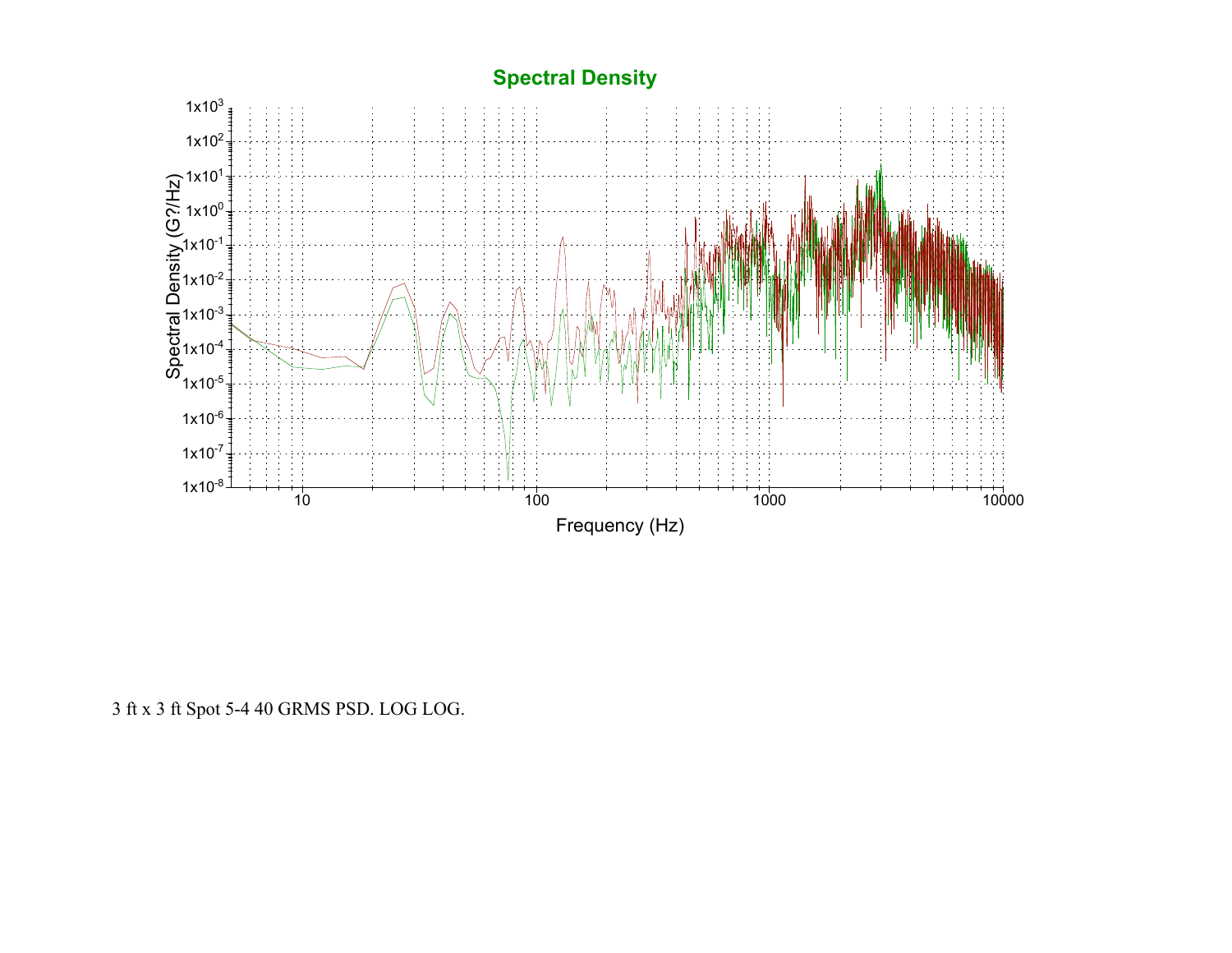# **Spectral Density**



3 ft x 3 ft Spot 5-4 100 GRMS PSD. LOG LOG.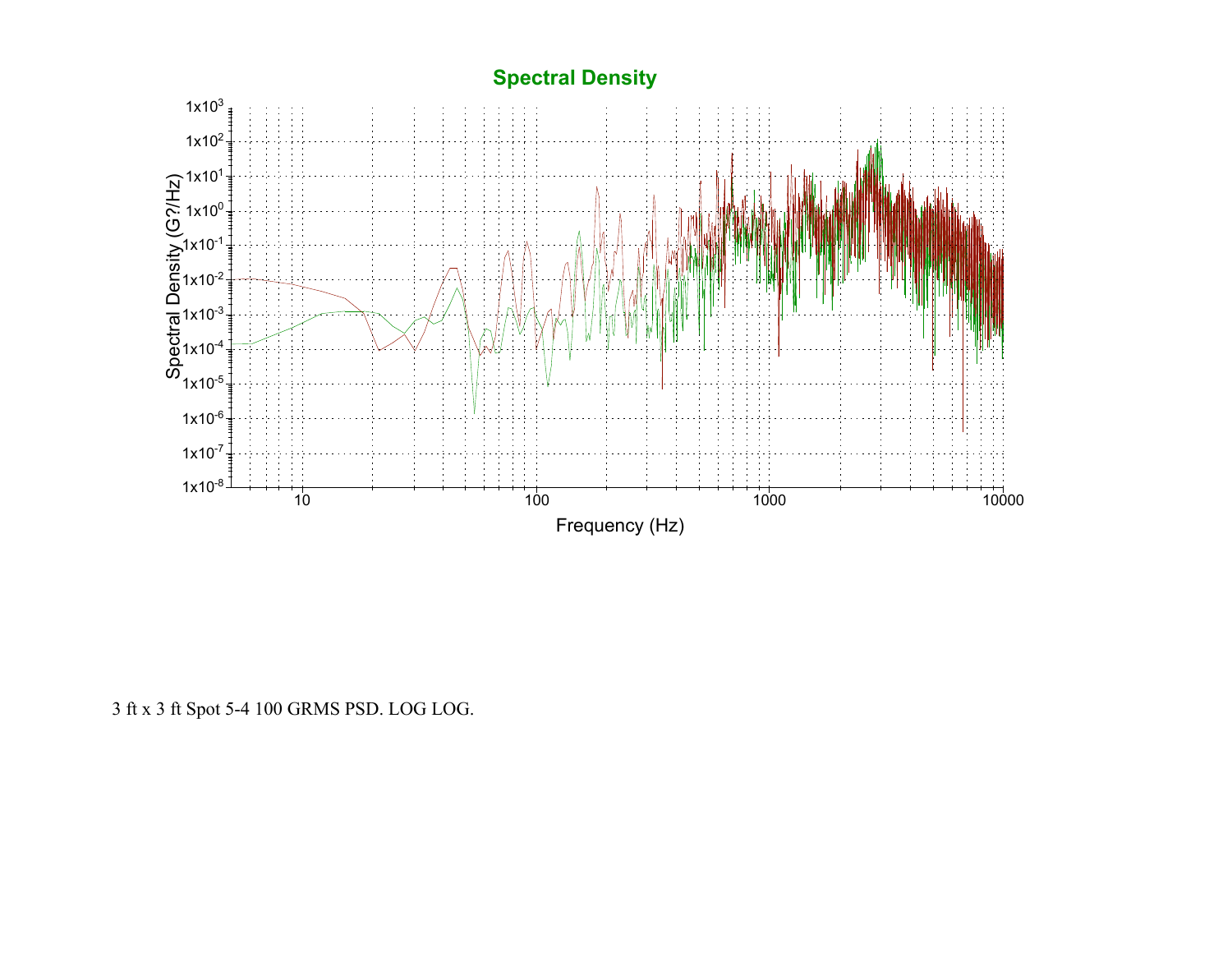

3 ft x 3 ft Spot 5-4 40 GRMS Vibration Waveform.